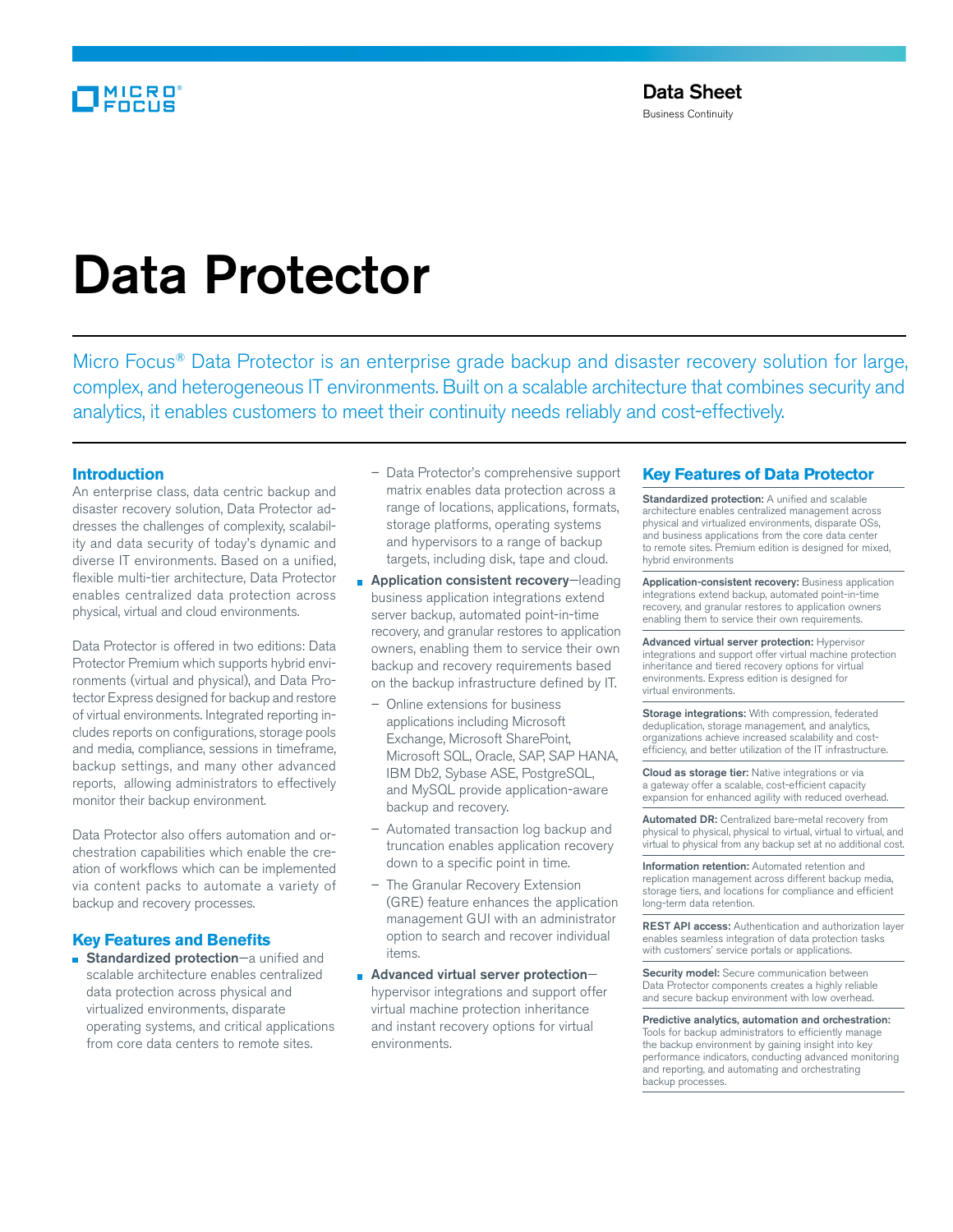- Native integrations with VMware and Microsoft Hyper-V hypervisors deliver agentless backup and protection policy inheritance.
- Hardware-assisted agentless backup augments the standard hypervisor backup capabilities by leveraging storage snapshot integration to complete the backup operation. By offloading the processing and movement of backup data from the hypervisor layer, Data Protector improves backup performance and virtual machine availability.
- Advanced VMware restore options for HPE StoreOnce and Dell EMC Data Domain include:
	- Cached Granular Recovery, which allows the recovery of select files from a VM backup image directly from a supported backup target
	- Virtual Machine Power On allows VMs to be powered on instantly from Data Protector's backup images that reside on supported devices
	- Live Migrate powers on a VM from a backup image residing on a supported device, and simultaneously starts the VM restoration to the specified destination.
- Storage integrations with  $3<sup>rd</sup>$  party storage arrays-array-based snapshot integrations provide zero-impact protection and rapid recovery; compression and federated deduplication deliver cost efficiencies and better utilization of the IT infrastructure.
	- Zero Downtime Backup integration with HPE storage enables Data Protector to create, backup, and catalog spaceefficient, application-aware snapshots. The Instant Recovery feature meets the strictest levels of service and recovery expectations by staging the desired number of snapshots on the storage array itself. With a storage array being

the first point of recovery, applications can be restored instantly.

- Integration with HPE StoreOnce Catalyst and Dell EMC Data Domain Boost enables federated deduplication which can run either on the application server, on the media server, or on the target backup appliance, reducing network bandwidth consumption. Once the data is deduplicated, it is seamlessly moved across the backup stack without rehydration.
- Since both HPE StoreOnce systems and Data Protector utilize the same deduplication API, data can be shared between deduplication stores created on StoreOnce appliances and those created on generic backup appliances, enabling remote sites to keep a local copy of the backup while also sending a copy to the central and/or disaster recovery sites. A local copy of the deduplicated backup data enables a faster restore of files.
- Certified with HPE Nimble Storage and HPE SimpliVity.
- Integration with HPE Recovery Manager Central extends the benefits of centralized management and reporting to the environments in which HPE 3PAR array customers use RMC for backing up array snapshot to HPE StoreOnce systems.
- $-$  Integrations with other  $3<sup>rd</sup>$  party storage vendors such as Dell EMC, NetApp and Hitachi for NDMP-based backup and recovery and/or snapshot. Support for 3-way NDMP for NetApp and Dell EMC Isilon.
- Cloud integrations-a choice of cloud solutions, both native with Microsoft Azure and Amazon S3 and S3 API-compliant Ceph and Scality, and via a gateway.
	- Native integrations with the Microsoft Azure and Amazon S3 storage cloud allows you to seamlessly use it as a backup target.
- Integration via the Microsoft StorSimple cloud gateway appliance delivers enhanced performance and data optimization for larger cloud backups.
- Data Protector integration with HPE StoreOnce Cloud Bank enables seamless data transfer between on-premise backup data sets and cloud targets such as Amazon S3 and Microsoft Azure without the need for a separate appliance such as a gateway. There is no need for data rehydration, and since all metadata is transferred to the cloud target, restores are possible even after the loss of the HPE StoreOnce device.
- **Automated disaster recovery** (bare-metal recovery)—centralized baremetal recovery from or to physical and virtual systems from any backup set at no additional cost.
	- Enhanced Automated Disaster Recovery (EADR) provides backup of application data as well as system data including operating system files, drivers, and files required for the initial boot process. Enabled with a simple check box in the Data Protector GUI, EADR includes the necessary image information in full backups for a full system recovery.
	- Disaster recovery images can be created from any existing file system or image backup including object copies, without needing to create a separate special backup for system recovery.
- **Information retention**—automated retention and replication management across different backup media, storage tiers, and locations for compliance and efficient long-term data retention.
	- Data Protector creates a tiered recovery architecture by managing data protection (backup, recovery, and replication) on primary storage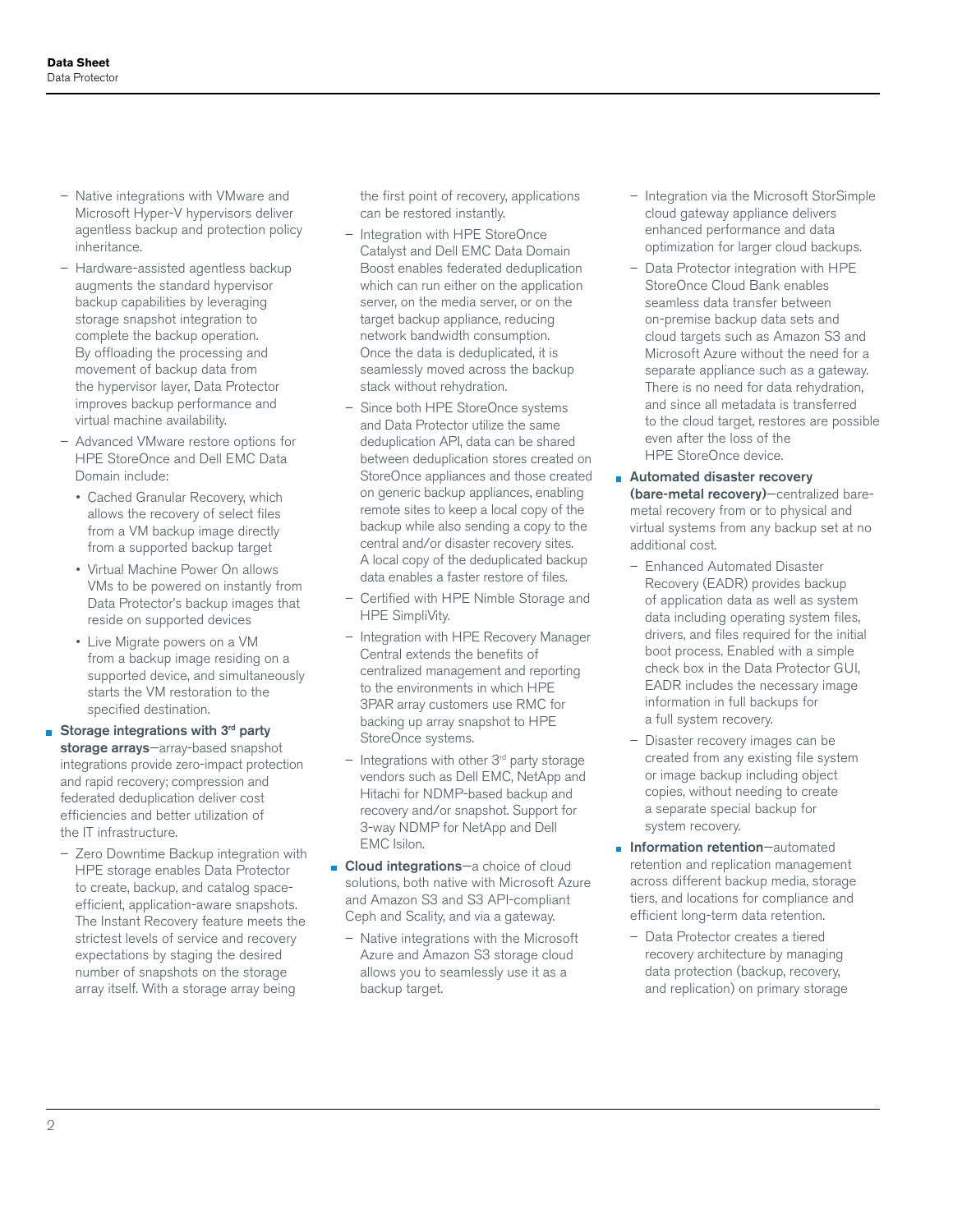devices, disk-based backup appliances (both physical and virtual), tape, and cloud.

- Automatic Replication Synchronization automatically shares metadata information between Data Protector Cell Managers that are managing two replicating backup devices (HPE StoreOnce or Dell EMC Data Domain appliances) providing multiple options for restoring data and applications.
- **REST API access**-an authentication and authorization layer enables seamless integration of data protection tasks with customers' service portals or applications.
	- Self service restore of File Systems, SQL Server, SAP, Oracle, VMware Hyper-V, IDB Files, Disk image and NDMP backups.
- Security model-a secure and simplified communication between the Data Protector components creates a highly reliable and secure backup environment with low overhead.
	- Protocols encrypt traffic over the wire.
	- "Secure peering" sends all communication between Installation Server and Data Protector Cell Manager including commands via a secure Transport Layer Security 1.2 channel.
	- "Trust" verification for Cell Manager/ Installation Server relationships.
	- Centralized Command Execution.

Predictive analytics, automation and orchestration, and reporting—tools for backup administrators to efficiently manage the backup environment by gaining insight into key performance indicators, conducting advanced monitoring and reporting, and automating and orchestrating backup processes.

– Dashboard reports provide valuable insights into performance indicators of backup and recovery, allowing IT administrators to filter, change, and modify views.

- Data Protector Express and Data Protector Premium include integrated reports which allow administrators to view client backup statistics, licensing, sessions, schedules information, etc., in order to effectively monitor the backup environment.
- Business Value Dashboard (BVD) provides point in time backup data accessible anywhere from any device for influencers to monitor backup processes.
- Operations Orchestration (OO) enables creation of workflows which can be implemented via content packs to automate a variety of backup and recovery processes.
- Rapid root-cause analysis identifies issues before they escalate into outages

and data loss that hurt business operations.

– Built-in predictive analytics engine provides trends and scenario-based modeling, potential scheduling conflicts and resource contentions, and the impact of new workloads on backup infrastructure (physical capacity, network load, and device load) enabling better management and planning of backup resources.

#### **Technical Specifications**

The Data Protector Cell Manager software can be installed on Windows, Linux, and HP-UX systems. For additional specifications, go to QuickSpecs on **[www.microfocus.com/](http://www.microfocus.com/dataprotector) [dataprotector](http://www.microfocus.com/dataprotector)**.

#### Data Protector is available in two editions with the following features:

|                                                                      | <b>Data Protector Express</b><br>(Virtual) | <b>Data Protector Premium</b><br>(Hybrid) |
|----------------------------------------------------------------------|--------------------------------------------|-------------------------------------------|
| <b>Enterprise Scale and Security</b>                                 |                                            |                                           |
| Standardized protection across enterprise                            | X (virtual only)                           | X                                         |
| Secure backup and restore                                            | X                                          | X                                         |
| <b>Application-Consistent Recovery</b>                               |                                            |                                           |
| Mission-critical applications and databases<br>support (agent-based) |                                            | X                                         |
| <b>Granular recovery</b>                                             |                                            | X                                         |
| <b>Backup and Recovery for Virtual Environments</b>                  |                                            |                                           |
| Agentless VM consistent backup                                       | X                                          | X                                         |
| Advanced restore operations                                          | X                                          | X                                         |
| Best-in-class Platform and Cloud Integrations                        |                                            |                                           |
| Comprehensive support matrix                                         | $\times$                                   | X                                         |
| Integrations with storage                                            | X                                          | X                                         |
| <b>Cloud integrations</b>                                            | X                                          | X                                         |
| <b>Disaster Recovery</b>                                             |                                            |                                           |
| Bare metal recovery for Windows and Linux                            | X                                          | X                                         |
| Bare metal recovery for UNIX                                         | X                                          | $\times$                                  |
| Orchestration, Automation and Monitoring                             |                                            |                                           |
| Basic integrated reporting                                           | X                                          | X                                         |
| Advanced monitoring and reporting                                    |                                            | X                                         |
| <b>Business dashboards</b>                                           | X                                          | X                                         |
| Flexible orchestration and automation                                | X                                          | X                                         |